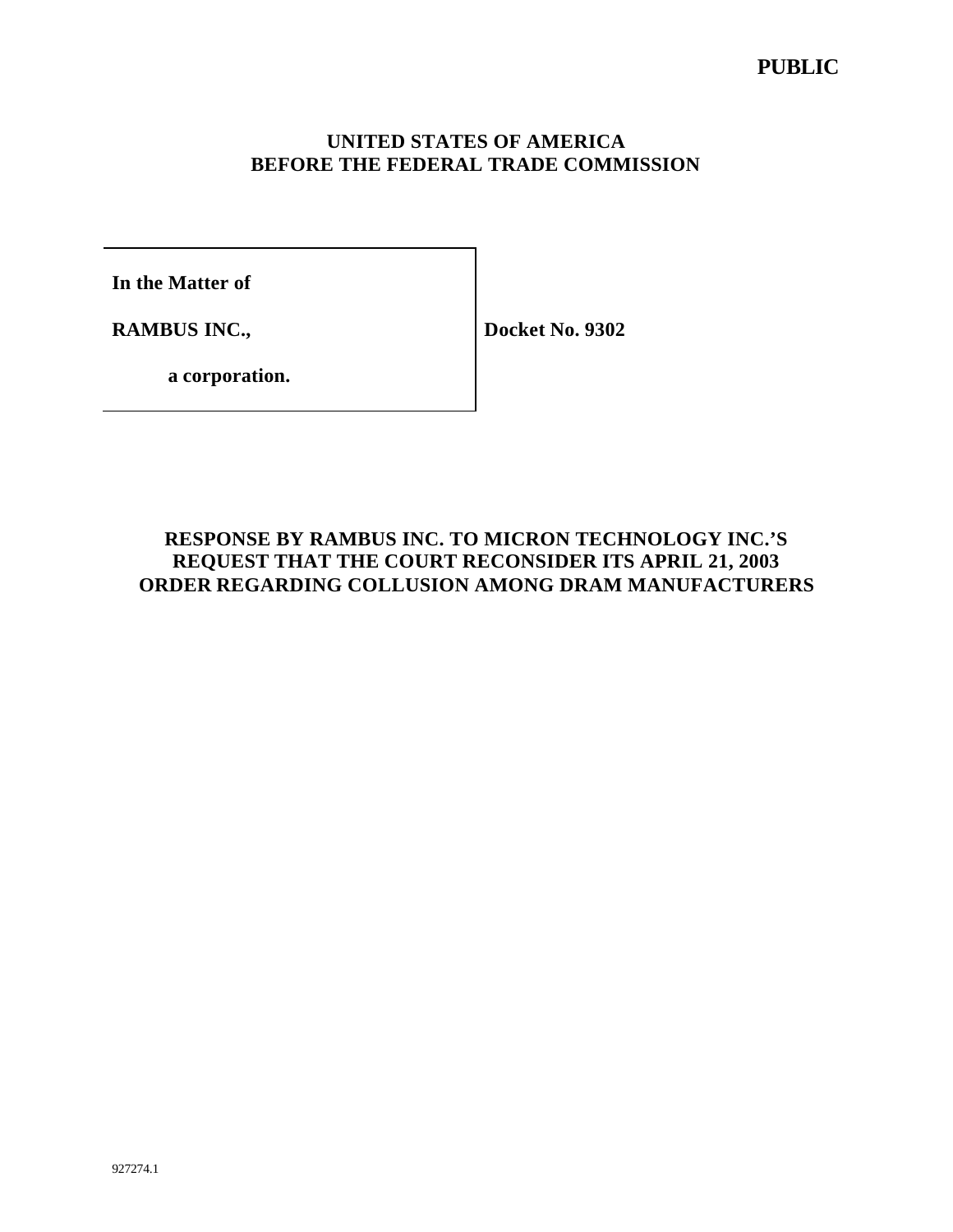### **I. INTRODUCTION**

On the evening of June 17, 2003, counsel for Rambus Inc. ("Rambus") received a copy of a letter from counsel for Micron Technology, Inc. ("Micron") addressed to Your Honor. In that letter, Micron's counsel requested that Your Honor reconsider your April 21, 2003 Order on the parties' various motions *in limine*. In particular, Micron asks Your Honor to rule, in advance of the expected testimony this Friday by Micron CEO Steve Appleton, that Rambus be foreclosed "from questioning any Micron witnesses at trial concerning . . . communications among DRAM manufacturers relating to pricing to DRAM customers."<sup>1</sup>

Micron's request has no merit and should be rejected, for at least three reasons:

- The Department of Justice, although well aware of this trial and of Your Honor's April 2003 ruling, has *not* intervened to argue that the trial might in any way interfere with any grand jury's investigation. Micron has neither the standing nor the credibility necessary to argue that Rambus's questioning of Micron witnesses might "undermine the grand jury's work."
- Micron is also in no position to argue what is or is not "relevant to" Rambus's defense." As demonstrated below, Complaint Counsel has made it very clear that they hope to obtain findings of fact on the issue of why RDRAM failed to become the predominant memory device in the late

 $\overline{a}$ 

<sup>1</sup> *See* Arnold & Porter June 17, 2003 letter, p. 4 (attached). Micron also asks the Court to bar Rambus from inquiring about communications between Micron and the DOJ regarding the pending grand jury investigation of the DRAM industry. Rambus has no intention of asking Micron's witnesses about that subject.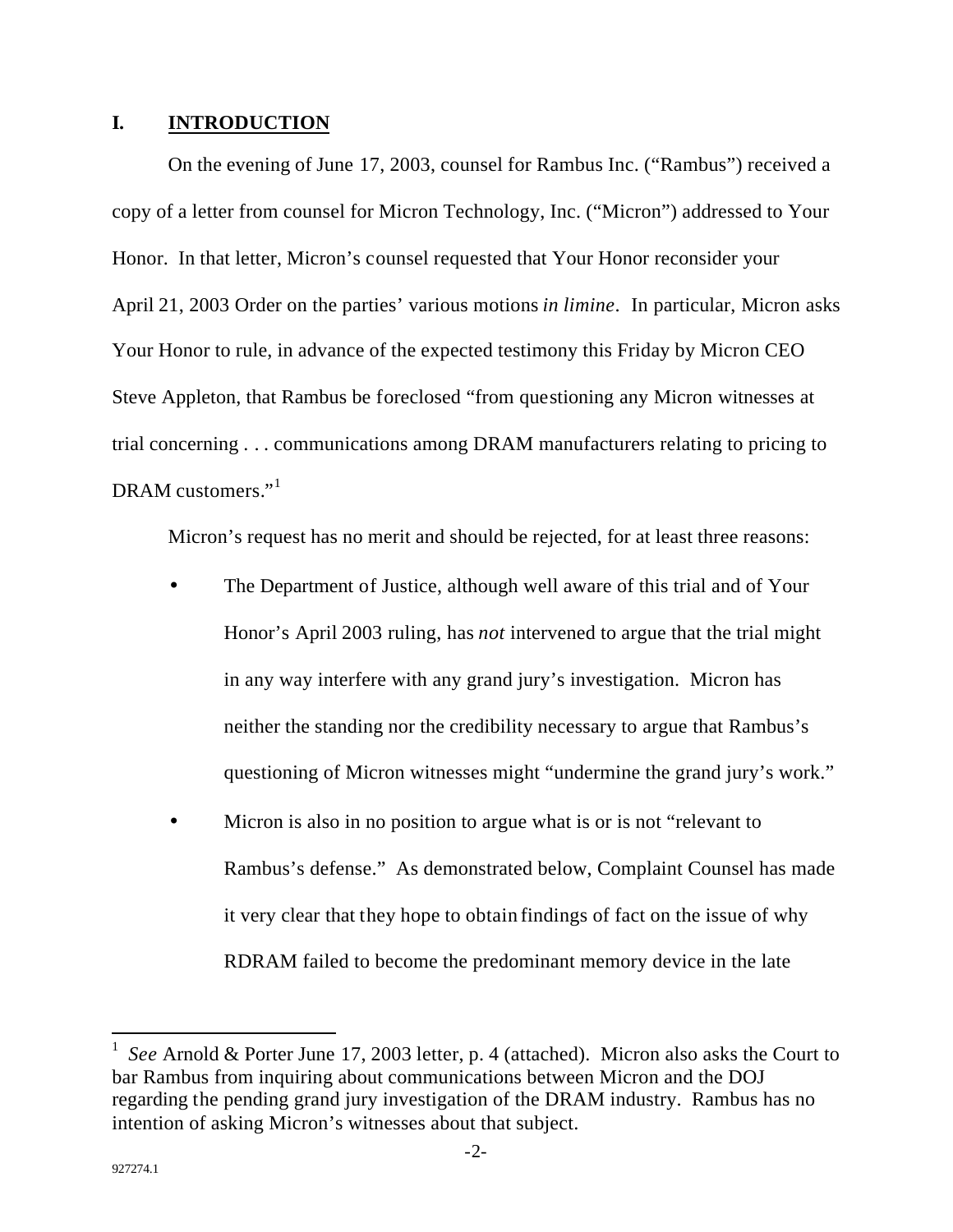1990's. The findings sought by Complaint Counsel relate to the purportedly high cost of RDRAM. The prejudice to Rambus were Your Honor to foreclose its ability to respond to Complaint Counsel's case is thus even more apparent than it was when Your Honor denied Complaint Counsel's motion to bar evidence of collusion.<sup>2</sup>

• Micron's request is also untimely. Micron has known of Your Honor's April 2003 order, and of the subpoenas directed to its witnesses, for months. Sending a letter to Your Honor on the eve of Mr. Appleton's testimony is improper both procedurally and as a matter of due process.

In short, Your Honor should reject Micron's untimely and meritless request to bar Rambus's questioning on collusion issues.

#### **II. ARGUMENT**

Rambus submitted a twenty-page brief on April 11, 2003 in response to Complaint Counsel's Motion in Limine to Bar Presentation of Testimony and Arguments Regarding Purported Collusion Among DRAM Manufacturers. Rambus will not repeat the arguments made in that brief. Rambus will instead focus on the trial testimony in this case and on the reasons why Micron's request would be prejudicial to Rambus's ability to obtain a fair trial.

 $\overline{a}$ 

<sup>&</sup>lt;sup>2</sup> Rambus also notes that as Your Honor pointed out in your April 2003 Order, a decision about relevance would be better made "with the benefit of the greater context available from trial." Your Honor referenced, in particular, the need to hear the testimony of Complaint Counsel's economist, Mr. McAfee. Mr. McAfee has not yet testified.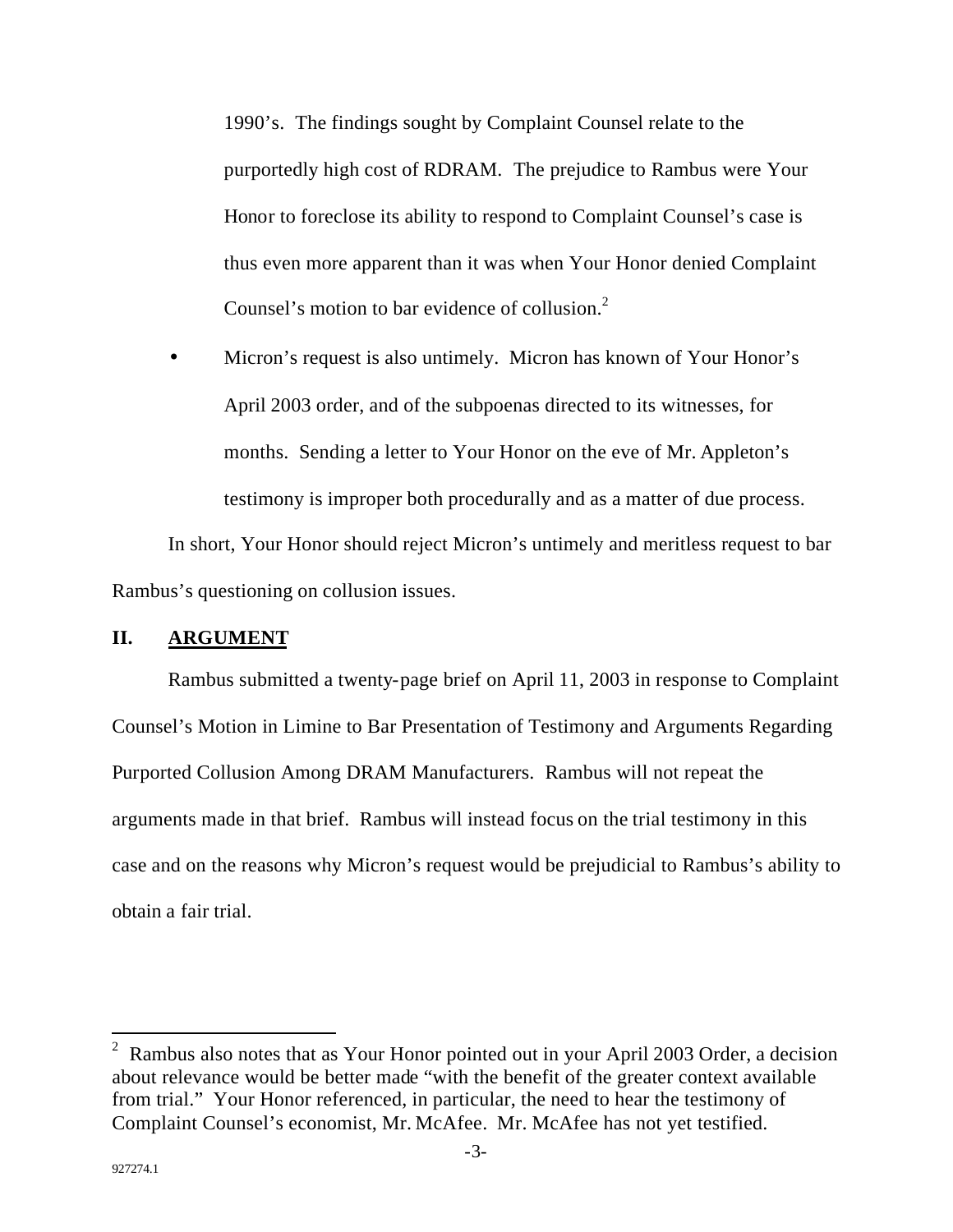As Your Honor is aware, Complaint Counsel have attempted to present evidence in their case-in-chief that the Rambus memory device, RDRAM, failed to become the predominant memory device because it failed *on its merits* because of the allegedly high costs inherently associated with it. In his opening statement, for example, Mr. Royall argued that RDRAM had failed to compete successfully with JEDEC standard devices because the latter "were cheaper" and because they had "provided the DRAM marketplace with exactly what it desired, low-cost incremental additions to the earlier generation of conventional DRAMs." Trial Transcript, vol. 1 at 53:1-2 and 72:20-23. Mr. Royall then asserted that it was RDRAM's purported inability to compete in the marketplace that "triggered Rambus's decision to play its JEDEC IP card.. . ." *Id*. at 73:6-7.

Complaint Counsel have also solicited testimony during their direct examination of numerous witnesses about the industry's desire for "low cost" memory devices. *See, e.g.*, Trial Transcript, vol. 4 at 823:18 (testimony by Micron employee Brett Williams that "[k]eeping the cost low of the DRAM was the goal"); vol. 6 at 1155:1-4 (testimony by Infineon employee Henry Becker that memory manufacturers "can't control the selling price but can only control the cost" of DRAM, "which means we have to do a very good job of controlling those costs"); vol. 16 at 3008:25-3009:3 (Complaint Counsel asking Richard Crisp whether customers "might be willing to leave some performance on the table in order to achieve low cost.").

In addition, Complaint Counsel have attempted to solicit testimony from trial witnesses about the purported "high cost" or "higher price" of the Rambus memory

-4-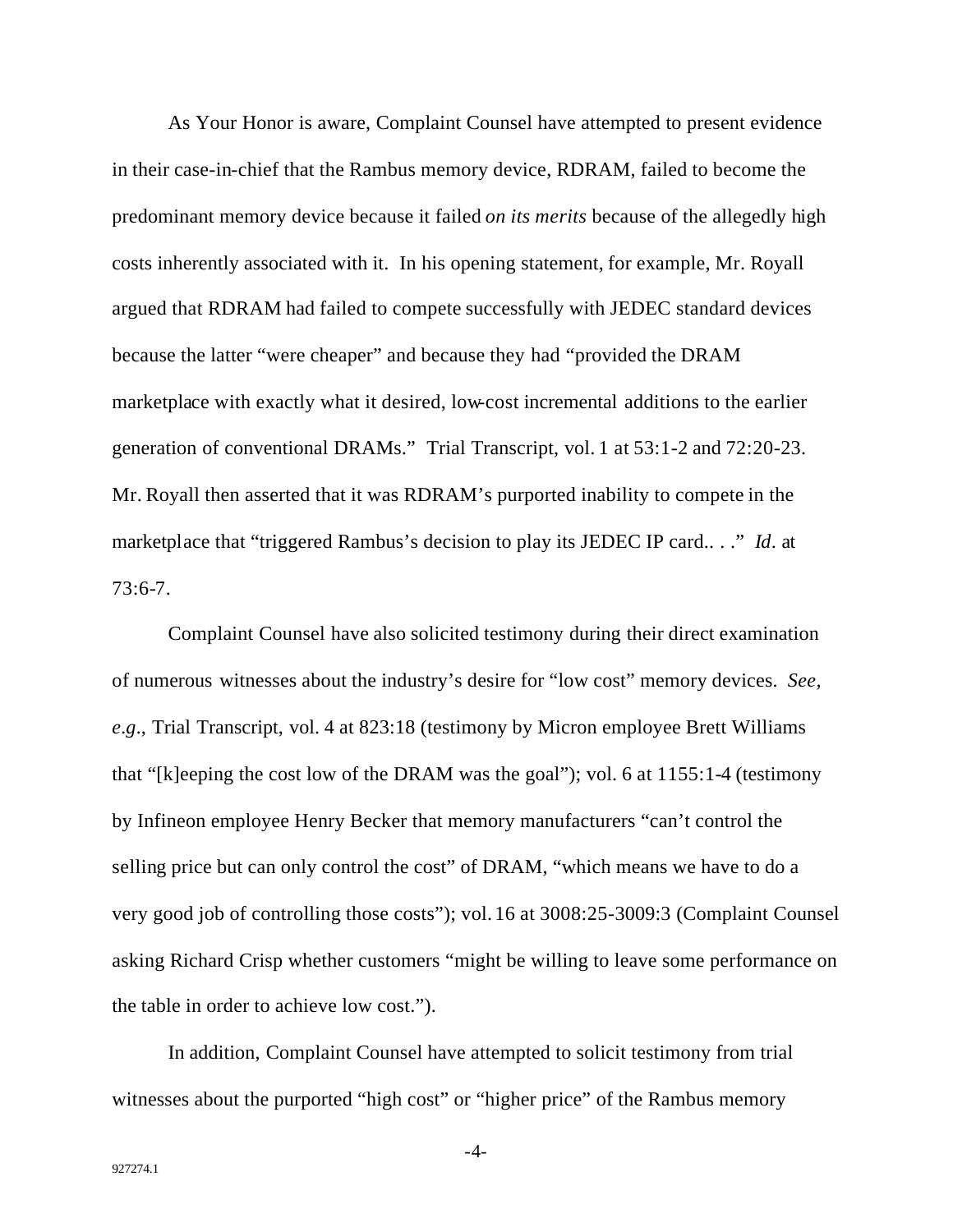device. *See, e.g.*, Trial Transcript, vol. 24 at 4416:23-25 (testimony by Infineon employee Martin Peisl that the RDRAM had "a higher price which was based on the higher cost structure because the chip was bigger than the standard DRAM and there were increased test costs. . ."); vol. 13 at 2364:24-2365:3 (testimony by Hewlett-Packard employee Jackie Gross that "[i]t was our impression that the cost[s] to manufacture RDRAM were higher than the costs to manufacture the alternative technologies"); vol. 19 at 3697:15-17 (testimony by AMD employee Richard Heye that "every memory vendor that I spoke to would tell me that Rambus had a higher cost structure on a per part basis than DDR.").

In short, the price of RDRAM, and the purported reasons for the relative difference between the RDRAM price and the price of competitive memory devices, are issues that Complaint Counsel have repeatedly raised in their case-in-chief. In addition, if the expert report supplied by Complaint Counsel's economist is any guide, counsel intend to solicit opinion testimony from him that is based upon this fact testimony. Complaint Counsel also apparently intend to ask Your Honor for findings on these issues, and they apparently intend to argue to Your Honor that Rambus's efforts since 1999 to enforce its valid patents were motivated by, and were an anti-competitive response to, Rambus's purported inability to compete in an open and competitive marketplace.

It would thus be fundamentally unfair to prevent Rambus from developing evidence that the industry failed to adopt RDRAM not as a result of any higher cost structure inherent to the RDRAM device, but rather as the result of collusion among DRAM manufacturers to restrict the supply and raise the price of RDRAM. Such

-5-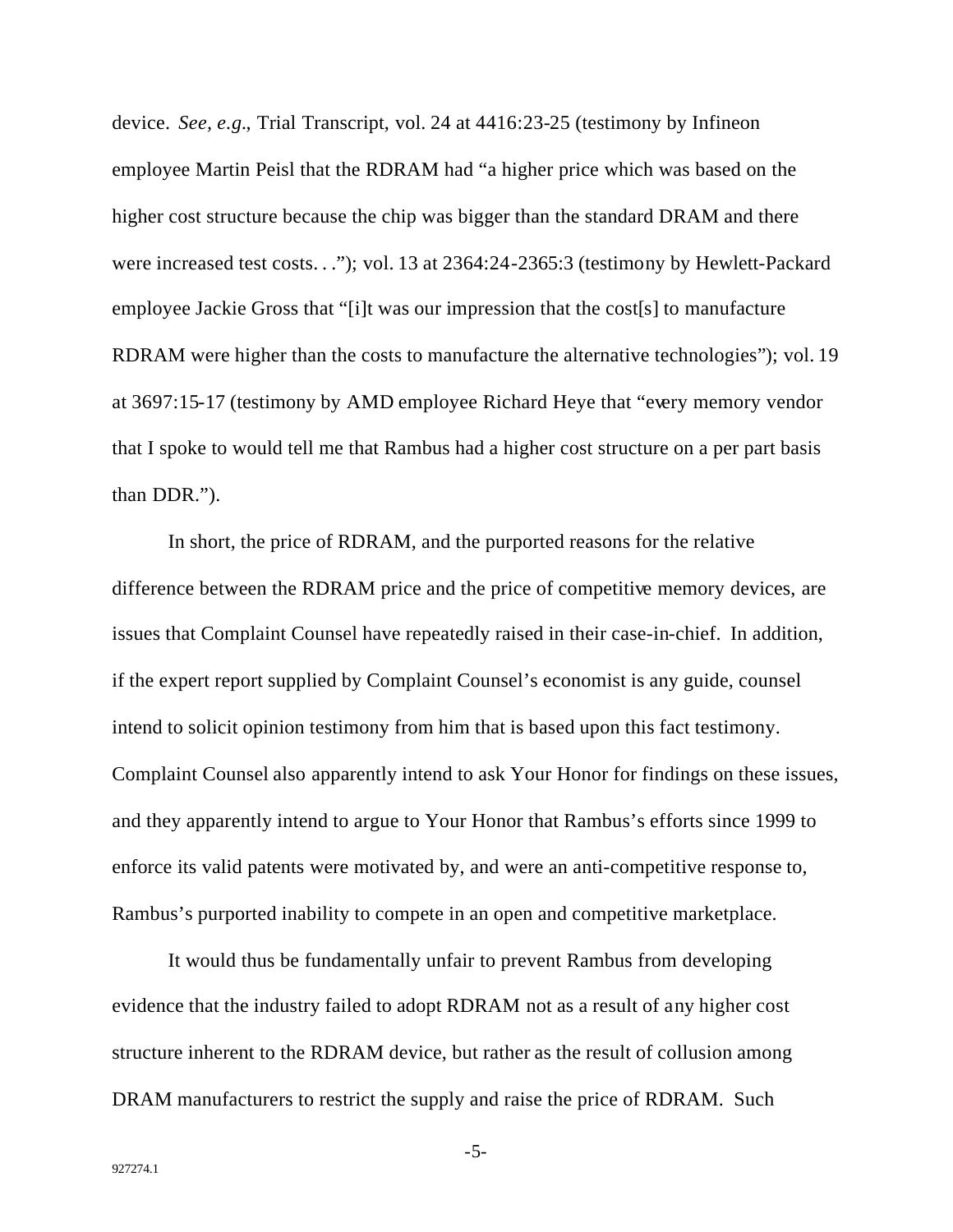evidence would largely, if not entirely, refute the conclusion by Complaint Counsel's economist that Rambus' conduct resulted in competitive harm, and it would refute Complaint Counsel's argument that Rambus's motives in attempting to license its valid patents were anti-competitive.

### **III. CONCLUSION**

For the reasons stated above and in Rambus's previous brief on these issues, Micron's request that Your Honor reconsider your April 21, 2003 order on the parties' motions *in limine* should be rejected.

DATED: June 19, 2003

Gregory P. Stone Steven M. Perry MUNGER, TOLLES & OLSON LLP 355 South Grand Avenue, 35th Floor Los Angeles, California 90071-1560 (213) 683-9100 (213) 687-3702 (facsimile) (202) 663-6158 (202) 457-4943 (facsimile)

A. Douglas Melamed Kenneth A. Bamberger WILMER, CUTLER & PICKERING 2445 M Street, N.W. Washington, D.C. 20037 (202) 663-6000

Sean C. Cunningham John M. Guaragna GRAY, CARY, WARE & FREIDENRICH LLP 401 "B" Street, Suite 2000 San Diego, California 92101 (619) 699-2700

Attorneys for Respondent Rambus Inc.